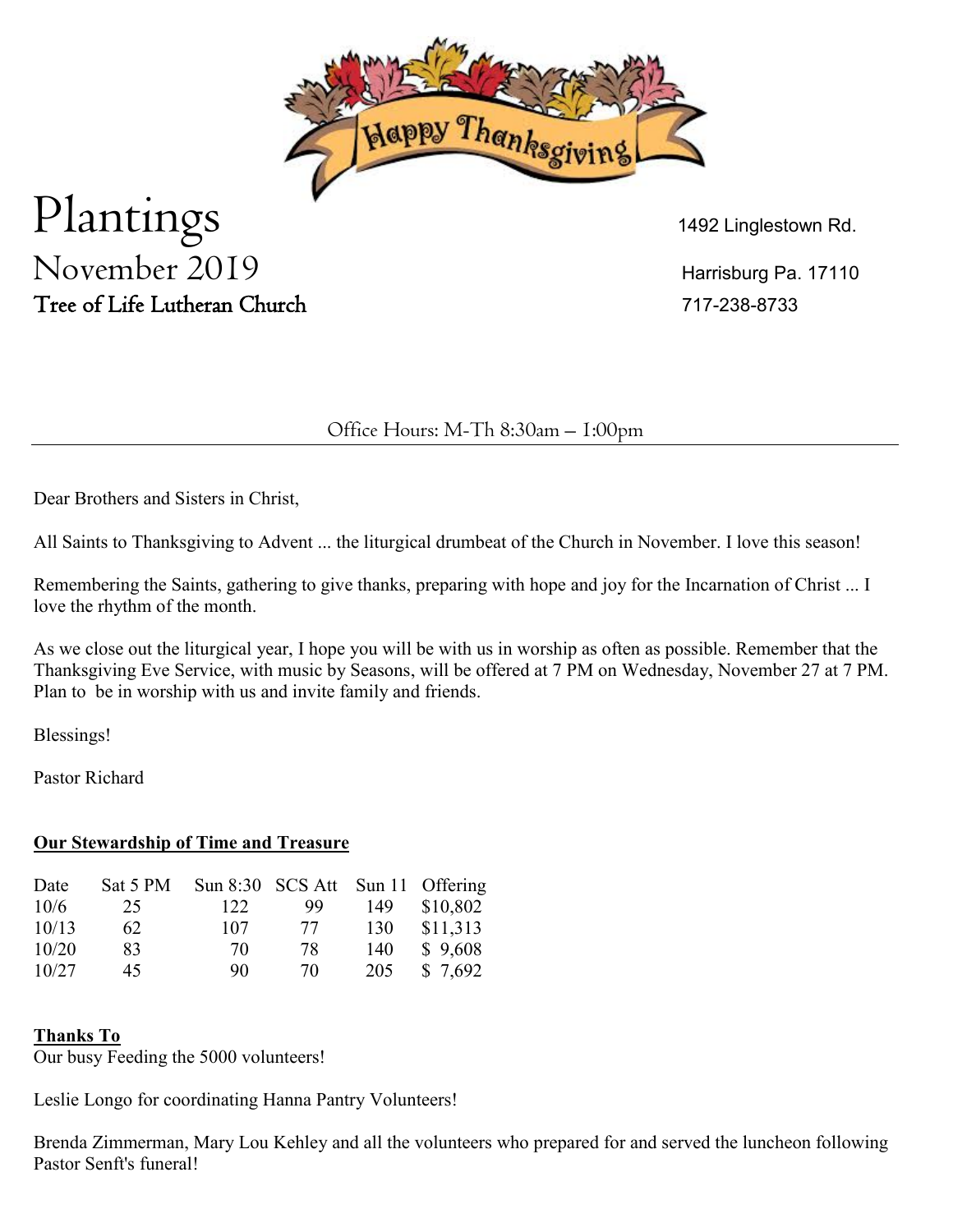Pastor Nancy Knol and Intern Barnes for covering the Saturday service while the pastors headed to the cemetery for Pastor Senft's burial!

Dolly Roberts, Carol Webb and all the volunteers who made the Crafts Fair such a great event! Over \$1700 was raised for Christian Churches United!

The Pet Ministry Committee for organizing DogTAGS and doggie greeters for St. Francis Day! Pet Blessings were sparse due to the rainy day! All who supported the Trinity River Band Concert! Wow!

Jim Sommer for lots of fix it jobs at the church and office!

All who contributed to the Social Ministry ingathering of school kits and baby kits, the Social Ministry committee for putting everything together and our volunteers who received donations at the Treehouse and packed them up for delivery to Church World Service!

Dale Kirkhoff and the Finance Committee for putting together the 2020 proposed budget!

Jim and Pat Palmer for providing lots of delicious homemade sauerkraut for the Reformation Pork and Kraut lunch; Eric Gregerson for rounding up the sauerkraut ice cream; and Matt and Jane Seidel and Fellowship Committee volunteers who set up, served and cleaned up from the meal! Yummy! \$350 was raised to support the Kitchen Fund.

Chef Charlie for making breakfast for Faith w/Friends!



#### **Pastoral Acts**

Burial of the Dead 10/5/19 The Rev. Dr. Kenneth C. Senft

*Rest Eternal, Grant Him, O Lord!*

Holy Baptism

10/13/19 Gemma Elizabeth Jeannerat, infant daughter of Matthew and Gena Jeannerat 10/27/19 Levi Charles Weyhenmeyer, infant son of Zach and Amanda Weyhenmeyer Rayna Ann Judd, daughter of Brandon and Victoria Judd Everett Victor Knapp, infant son of Andy and Kimberly Knapp



shutterstock.com · 765667636

*Let Your Light So Shine Upon Others That They May See Your Good Works and Glorify Our Father in Heaven!*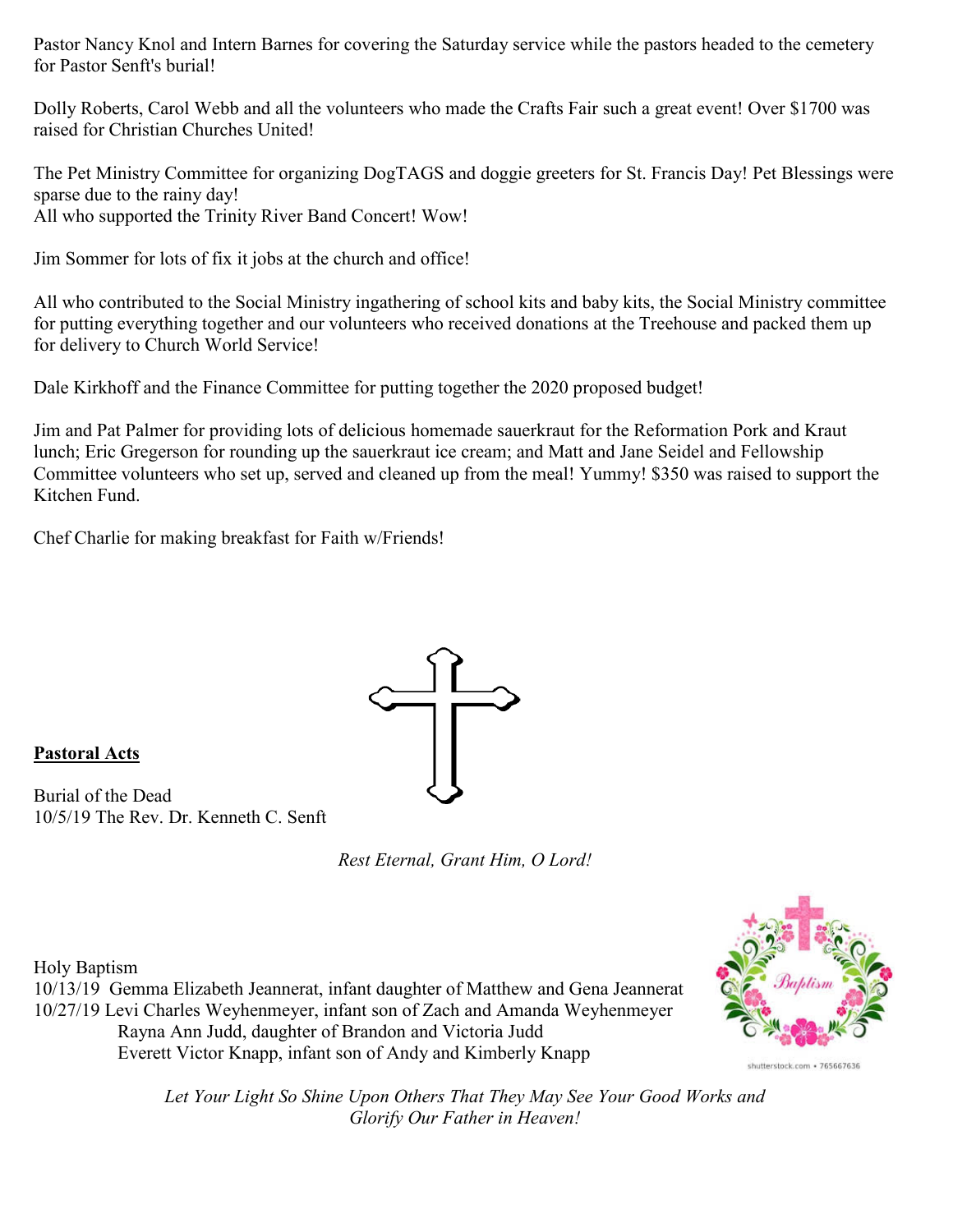## **Thanks to TLC**

Thank you for your generous support of our program.<br>
Thank you for your gift to Hospice of Central<br>
Your donation will help us continue to grow and<br>
Pa. It helps make a difference in the lives of Your donation will help us continue to grow and move into the future, ensuring that we can provide our patients, families, community and one the support that survivors need and the opportunities another. Sincerely, Gil Brown, Chief Executive to get involved that the public wants. Office, Hospice of Central Pa. Zach Hiner, Executive Director, SNAP Survivors Network of those Abused by Priests.

Thanks for the Seminary Support and continued<br>
prayers on my journey. It has been a whirlwind<br>
Thank you for your generous donation in<br>
response to the presentation given by one of prayers on my journey. It has been a whirlwind response to the presentation given by one of and can't believe I'll be done in May. Thank you our staff members. Your donation supports our and can't believe I'll be done in May. Thank you for being my church family. Sincerely, program and aids our Veterans in facing the Elizabeth Peter challenges of everyday life. John Salvadia,

President Dog T.A.G.S. Program, Veteran Service Dog Training

On behalf of the Board and staff of Susquehanna Township EMS thank you for your generous donation.

# **Thanks to TLC**

Hey Richard! Sorry so long to reply. We made it home safe after a successful trip, I enjoyed your soup very much upon arriving at home! We would hire you as cook in a second if we could! I think God has you where he wants you, though. Tell everyone how much we enjoyed our time there and hope to see you again next year!

Love, The Harris family - Trinity River Band

## **Financial Support for our young adults in global mission**

You can read elsewhere in this month's *Plantings* about the 5 young adults that we are supporting in their work in Senegal. Their year of service began in August of this year and will end in July of 2020. Our financial commitment for the period is \$1,000, \$500 of which is in the 2019 Church budget and the other \$500 is received through contributions from members. During November, there will be a sign-up sheet on the narthex table for you to offer contributions in \$25 amounts OR you can give online through Give+ Church. Please offer as much as you can to support the work they are doing and the growth in faith they are experiencing. Thank you!

## **Our Young Adults in Global Mission (YAGM) in Senegal**

The YAGM in Senegal work in one of 2 programs in Senegal: Senegalese Lutheran Development Services or the Lutheran Church of Senegal. Each program has various sites within the country. Tree of Life's commitment to the 5 young adults listed below includes \$1,000 in financial support and OUR PRAYERS for their time in the program from August 2019 to July 2020. This is a period of definitely living outside their comfort zone, of learning possibly several new languages, and of living in a vastly different culture, but also of receiving blessed grace from their new friends and of growing in faith! We pray for each of them by name in our services each weekend, but **PLEASE** consider including them in your personal prayers as well.